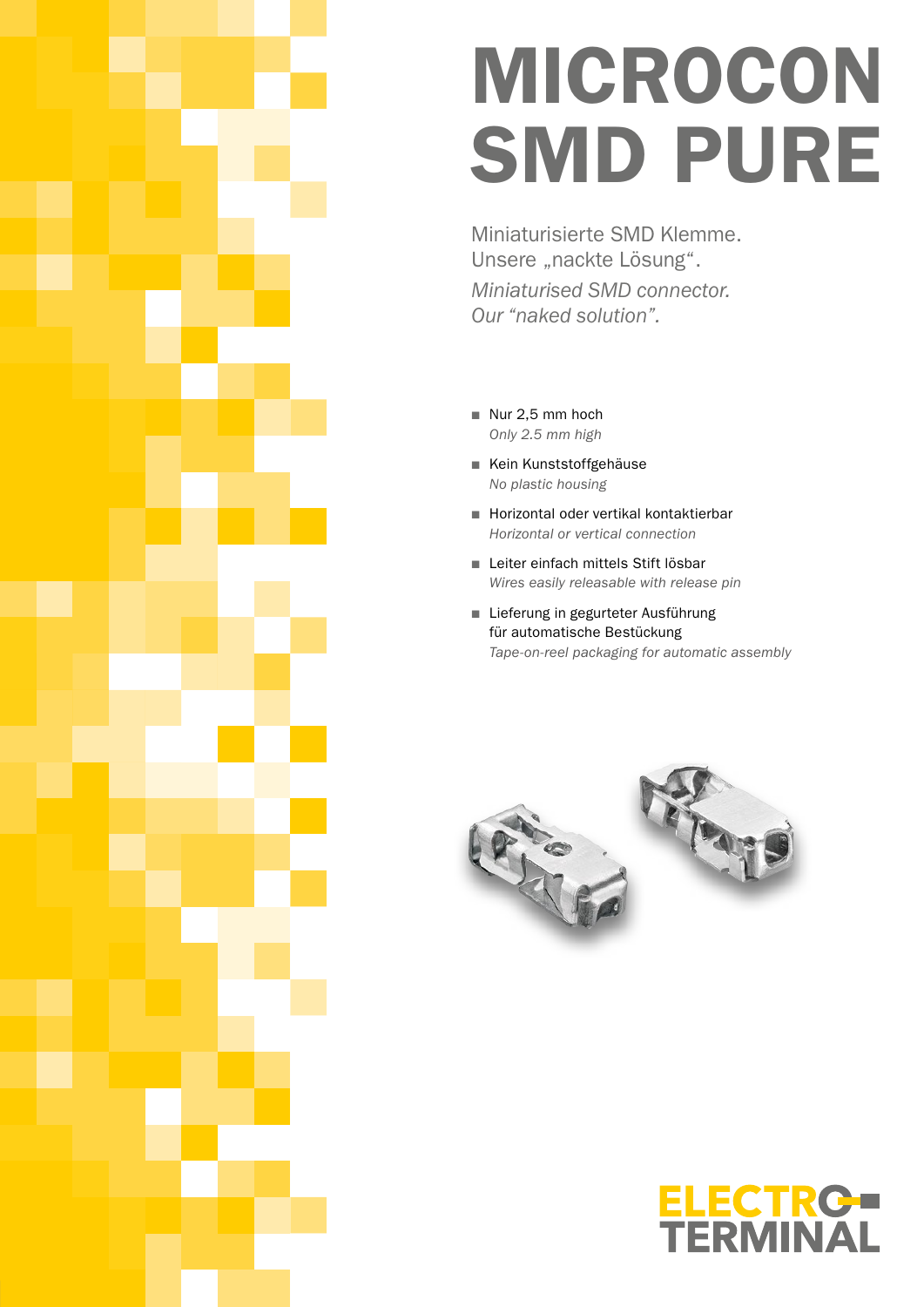

# MICROCON SMD PURE

Miniaturisierte SMD Klemme ohne Kunststoffgehäuse

# Alle Vorteile auf einen Blick

- Nur 2,5 mm hoch
- Kein Kunststoffgehäuse
- Horizontal oder vertikal kontaktierbar
- Leiter einfach mittels Stift lösbar
- Lieferung in gegurteter Ausführung für automatische Bestückung
- OVE Reg. Nr. 163-001

# *MICROCON SMD PURE*

*Miniaturised SMD connector without plastic housing*

# *All advantages at a glance*

- *Only 2.5 mm high*
- No plastic housing
- *Horizontal or vertical connection*
- *Wires easily releasable with release pin*
- *Tape-on-reel packaging for automatic assembly*
- *OVE Reg. Nr. 163-001*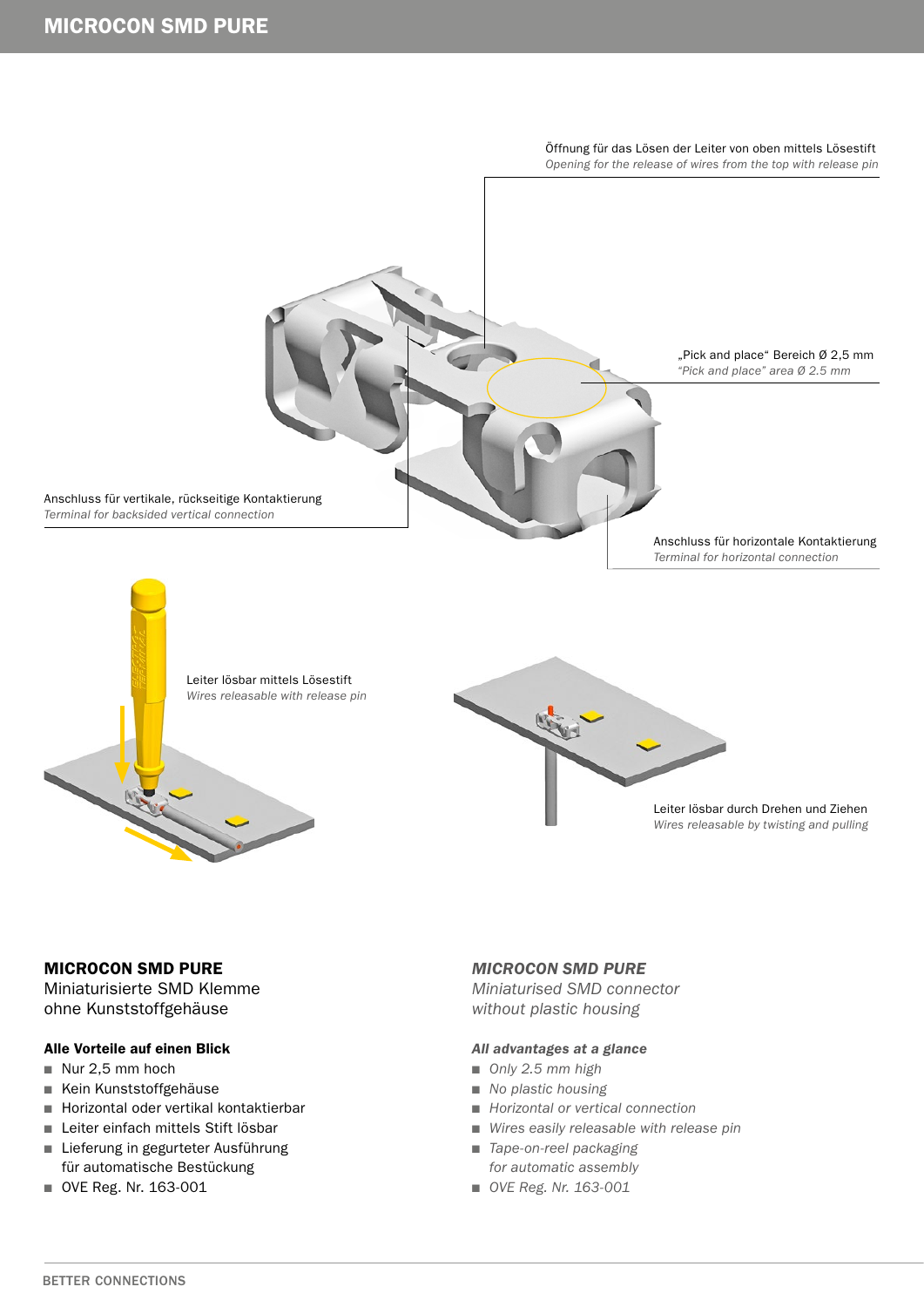| <b>Technische Daten</b>      |                                                                   |                                                                                       |  |
|------------------------------|-------------------------------------------------------------------|---------------------------------------------------------------------------------------|--|
| Nennspannung                 |                                                                   | $320V*$                                                                               |  |
| Nennstrom                    |                                                                   | 4 A                                                                                   |  |
| Klemmbereich                 | horizontal                                                        | $0.2 - 0.5$ mm <sup>2</sup> eindrähtige Leiter<br>0.5 mm <sup>2</sup> flexible Leiter |  |
|                              | vertikal                                                          | 0,5 mm <sup>2</sup> eindrähtige Leiter                                                |  |
| Abisolierlänge               | horizontal                                                        | $8 - 9$ mm                                                                            |  |
|                              | vertikal                                                          | min. 3 mm (abhängig von der<br>Einbausituation)                                       |  |
| Obere Grenztemperatur (ULT)  |                                                                   | $105^{\circ}$ C                                                                       |  |
| Untere Grenztemperatur (ULT) |                                                                   | $-40^{\circ}$ C                                                                       |  |
| Max. Umgebungstemperatur     |                                                                   | T85                                                                                   |  |
| Material                     |                                                                   | Kupferlegierung verzinnt                                                              |  |
| Schutzart                    |                                                                   | <b>IP 00</b>                                                                          |  |
|                              | * Kriech- und Luftstrecken sind durch den Einbau sicherzustellen. |                                                                                       |  |

\*Kriech- und Luftstrecken sind durch den Einbau sicherzustellen.

| Ratings                       |            |                                                                 |
|-------------------------------|------------|-----------------------------------------------------------------|
| Nominal voltage               |            | $320V*$                                                         |
| Nominal current               |            | 4 A                                                             |
| Clamping range                | horizontal | $0.2 - 0.5$ mm <sup>2</sup> solid wires<br>$0.5$ flexible wires |
|                               | vertical   | $0.5$ mm <sup>2</sup> solid wires                               |
| Wire stripping<br>length      | horizontal | $8 - 9$ mm                                                      |
|                               | vertical   | min. 3 mm (depending on the<br>mounting situation)              |
| Upper limit temperature (ULT) |            | $105^{\circ}$ C                                                 |
| Lower limit temperature (LLT) |            | $-40^{\circ}$ C                                                 |
| Max. ambient temperature      |            | T85                                                             |
| Material                      |            | Tinned copper alloy                                             |
| Protection class              |            | IP 00                                                           |

*\* Creepage and clearance distances have to be maintained in the mounting process.*

 $\boldsymbol{u}$ 







Verpackung: Blistergurt auf Rollen *Packing: Taped on reel*

### Prüfzeichen | *Approvals*

OVE Reg. Nr. 163-001

600 V, 4 A, 105°C horizontal: AWG 20–24 sol, AWG 20 str | vertical: AWG 20 sol

| <b>MICROCON</b>               | <b>Polzahl</b><br>No. of poles | Art. Nummer<br>Art. number | VPE Rolle / Stk.<br>Coil Packing/pcs. | <b>VPE Karton / Rollen</b><br>Box packing/coils | Netto Gewicht / Stk. in g<br>Net weight/pc. in g |
|-------------------------------|--------------------------------|----------------------------|---------------------------------------|-------------------------------------------------|--------------------------------------------------|
| MICROCON SMD PURE             |                                | 88168284                   | 2.000                                 | 10                                              | 0.16                                             |
| MICROCON SMD PURE SINGLE COIL |                                | 88168447                   | 2.800                                 |                                                 | 0.16                                             |